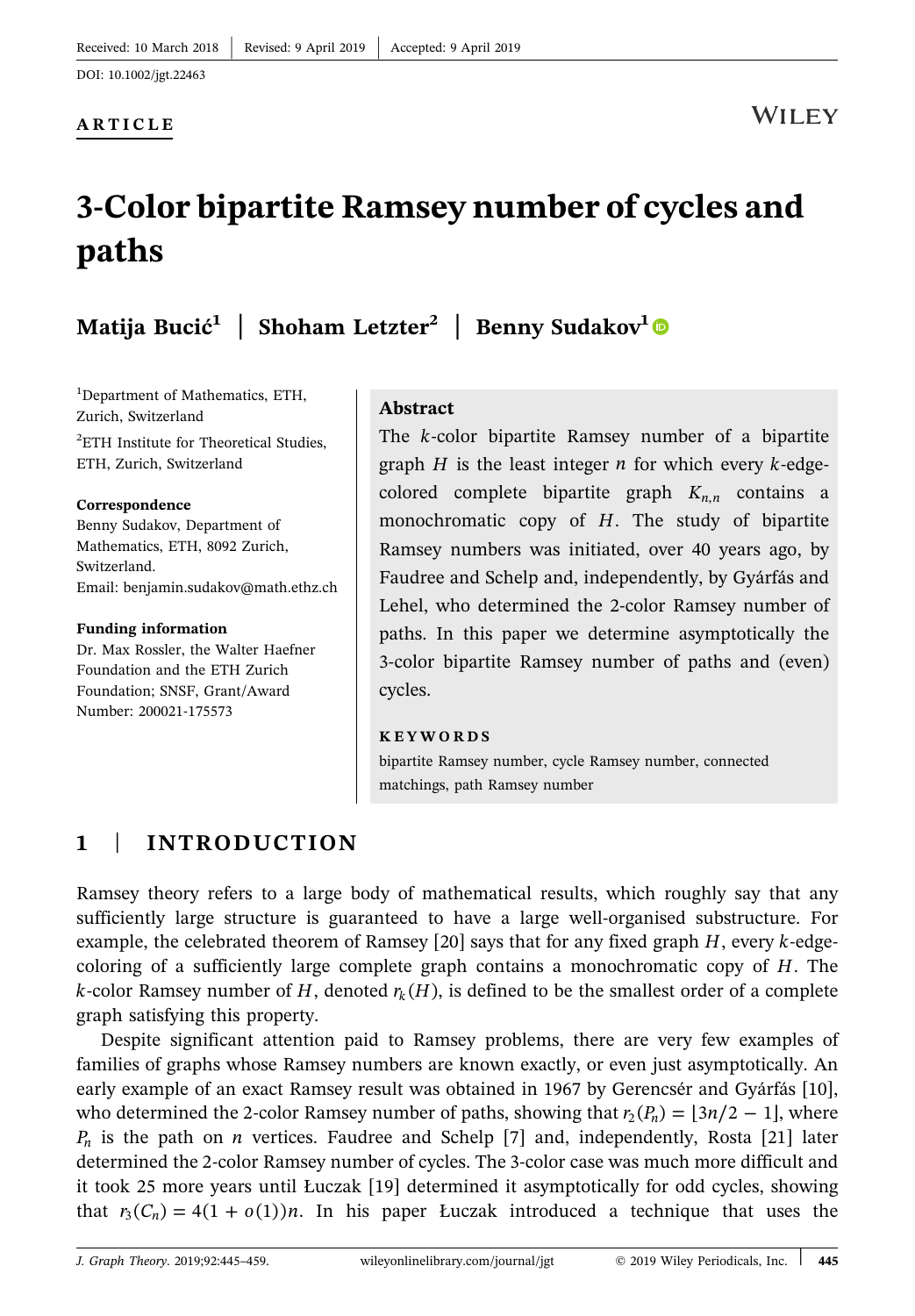Szemerédi's regularity lemma to reduce problems about paths and cycles to problems about connected matchings, which are matchings that are contained in a connected component. This technique has become fairly standard in the area, and, indeed, many of the results that we describe here as well as our own results make use of it. The 3‐color Ramsey numbers for paths and even cycles were determined, asymptotically, by Łuczak and Figaj [9]. These results were strengthened to exact result for long odd cycles by Kohayakawa et al. [16], for long paths by Gyárfás et al. [12] and for long even cycles by Benevides and Skokan [2]. The odd cycles result was recently generalized to *k* colors by Jenssen and Skokan [14] who proved that for every *k* and sufficiently large *odd n,*  $r_k$  ( $C_n$ ) =  $2^{k-1}(n-1) + 1$ . Interestingly, this does not hold for all *k* and *n*, as was shown by Day and Johnson [6]. Ramsey numbers of paths and even cycles are not understood as well for  $k \geq 4$ . The best known bounds (for paths as well as even cycles) are  $(k-1-o(1))n \le r_k(P_n) \le (k-1/2+o(1))n$ . The lower bound is due to Yongqi et al. [23], and the upper bound is due to Knierim and Su [5].

Over the years, many generalizations of Ramsey numbers have been considered (the survey [4] contains many examples); one natural example is obtained by replacing the underlying complete graph by a complete bipartite graph. In particular, the *k*‐color bipartite Ramsey number of a bipartite graph *H*, denoted  $r_k^{\text{bip}}(H)$ , is the least integer *N* such that in any *k*coloring of the complete bipartite graph  $K_{N,N}$  there is a monochromatic copy of  $H$ . The study of bipartite Ramsey numbers was initiated in the early 1970s by Faudree and Schelp [8] and independently Gyárfás and Lehel [11] who both considered the 2‐colors case for paths. They showed that

$$
r_2^{\text{bip}}(P_n) = \begin{cases} n-1 & \text{if } n \text{ is even,} \\ n & \text{if } n \text{ is odd.} \end{cases}
$$

The natural extension to cycles has been considered recently. Zhang and Sun [24] and Zhang, Sun, and Wu [25] determine exact asymmetric 2-color Ramsey numbers for (even) cycles  $r_2^{\text{bip}}(C_{2n}, C_{2m})$ for  $m \leq 3$ . As in the case of ordinary Ramsey numbers, few exact or asymptotic results for more colors are known, even for three colors. Joubert [15] considers *k*‐color bipartite Ramsey number of even cycles, and obtains some bounds and exact results when all the cycles have length at most 8. Bipartite Ramsey numbers were also studied for the complete bipartite graphs, and the first to consider this were Beineke and Schwenk [1] in 1976. Similarly to the case of ordinary Ramsey numbers, the best known lower bound on  $r_k^{\text{bip}}(K_{n,n})$ , due to Hattingh and Henning [13] and the best known upper bound, due to Conlon [3], are still exponentially apart.

In this paper we determine, asymptotically, the 3‐color bipartite Ramsey number of paths. In fact, we determine the 3‐color Ramsey number for the case of even cycles; the result for paths follows as a corollary.

**Theorem 1.**  $r_3^{\text{bip}}(C_{2n}) = (3 + o(1))n$ . **Corollary 2.**  $r_3^{\text{bip}}(P_n) = (3/2 + o(1))n$ .

The following example provides the lower bounds for the above results.

**Example 3.** Given  $N = a_1 + a_2 + a_3$ , split the vertices of the left part of  $K_{N,N}$  into sets  $A_1, A_2, A_3$  of sizes  $|A_i| = a_i$ . Color any edge touching a vertex of  $A_i$  in color *i*. (Consider Figure 1 for an illustration.)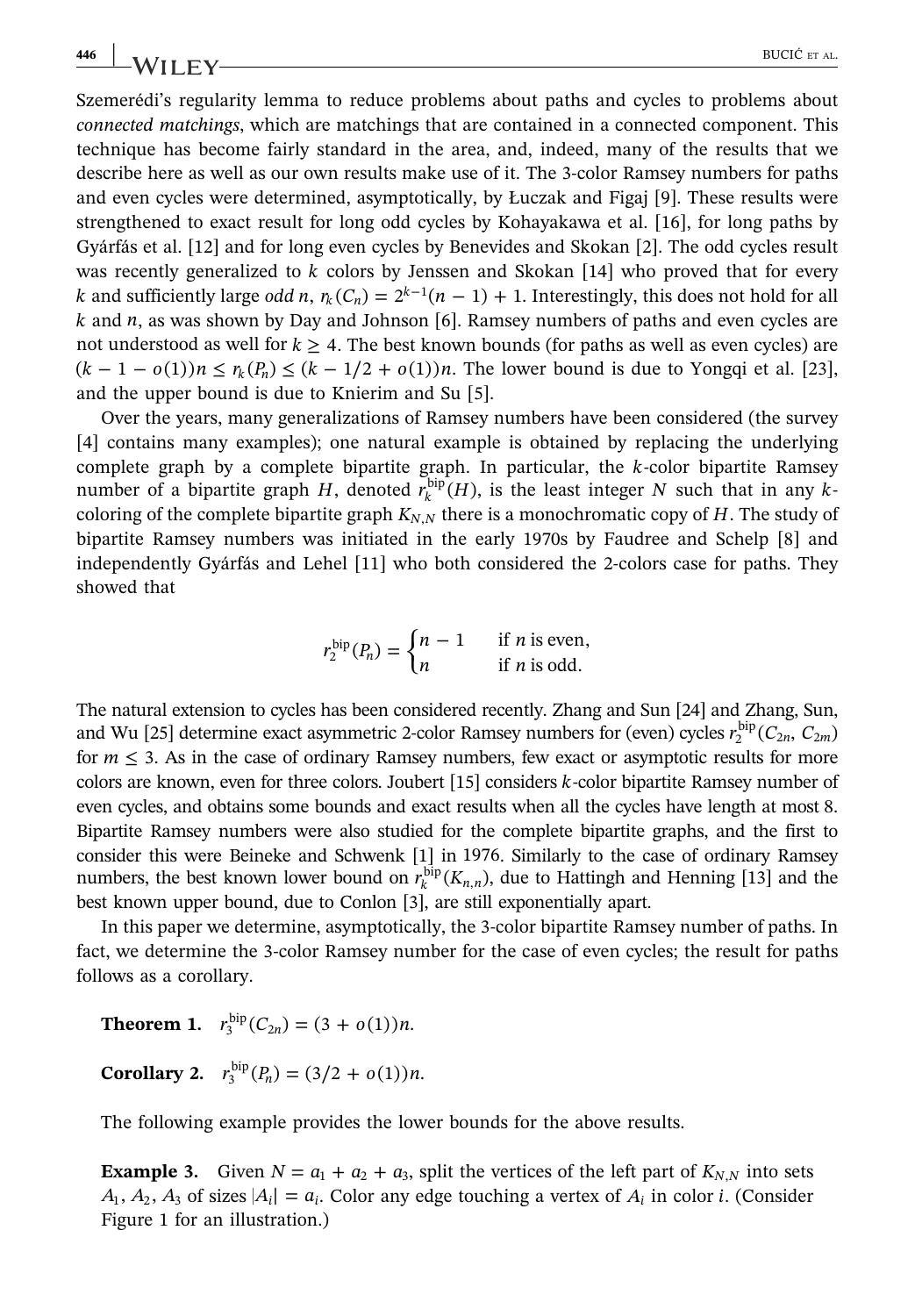Note that in this example the longest path in color *i* has order  $2a_i + 1$ , so there is no  $C_{2(a_{i+1})}$ or  $P_{2(a_i+1)}$  in color *i*, implying that  $r_3^{\text{bip}}(C_{2n})$ ,  $r_3^{\text{bip}}(P_{2n}) \ge 3n - 2$ .

## 1.1 | Organisation of the paper

In our proof of Theorem 1 we use Łuczak's method of converting problems about cycles and paths to problems about connected matchings. The method requires us to find a monochromatic connected matching (ie, a matching that is contained in a monochromatic component) in the socalled reduced graph (obtained by applying Szemerédi's regularity lemma), which is almost complete bipartite. To that end, we first obtain an exact bipartite Ramsey result for connected matchings (see Theorem 4); we do this in Section 2. Many proofs that employ Łuczak's method work directly with an almost complete graph (or almost complete bipartite, as in our setting). However, as our proof of Theorem 4 uses induction, we were unable to directly prove a variant of this theorem for almost complete bipartite graphs. Instead, we deduce the version for almost complete bipartite graphs from the theorem for complete bipartite graphs; see Section 3. This approach is to the best of our knowledge new and we believe it may be very useful, or at least simplify, other arguments which use the connected matchings method described above. In Section 4 we introduce the preliminaries required for the application of Łuczak's method, including a multicolor version of the regularity lemma; we then use this method to complete the proof of Theorem 1. We conclude the paper in Section 5 with some remarks and open problems.

Throughout the paper we think of the two parts in the bipartition of a bipartite graph as the left and right hand sides. Given a bipartite graph  $G$  we denote its left hand side by  $L(G)$  and its right hand side by  $R(G)$ ; when this is not likely to cause confusion, we omit G from this notation. We call the three colors in a 3‐colored graph red, green and blue. We denote the degree of a vertex *v* in color *C* by  $d_C(v)$  and the set of vertices joined by an edge of color *C* to *v* as  $N_C(v)$ .

## 2 | MONOCHROMATIC CONNECTED MATCHINGS IN  $K_{n,n}$

Given an edge-colored graph *H*, a *C*-colored connected matching is a matching that is contained in a connected component in the graph spanned by the edges of color *C*; a *k*‐connected matching is a connected matching of size *k*. Let  $r(k, l, m)$  denote the smallest integer *n* such that for any 3-coloring of  $K_{n,n}$  there is a red *k*-connected matching, a green *l*-connected matching or a blue *m*-connected matching. In the following theorem we determine  $r(k, k, k)$ .



FIGURE 1 Example 3 [Color figure can be viewed at wileyonlinelibrary.com]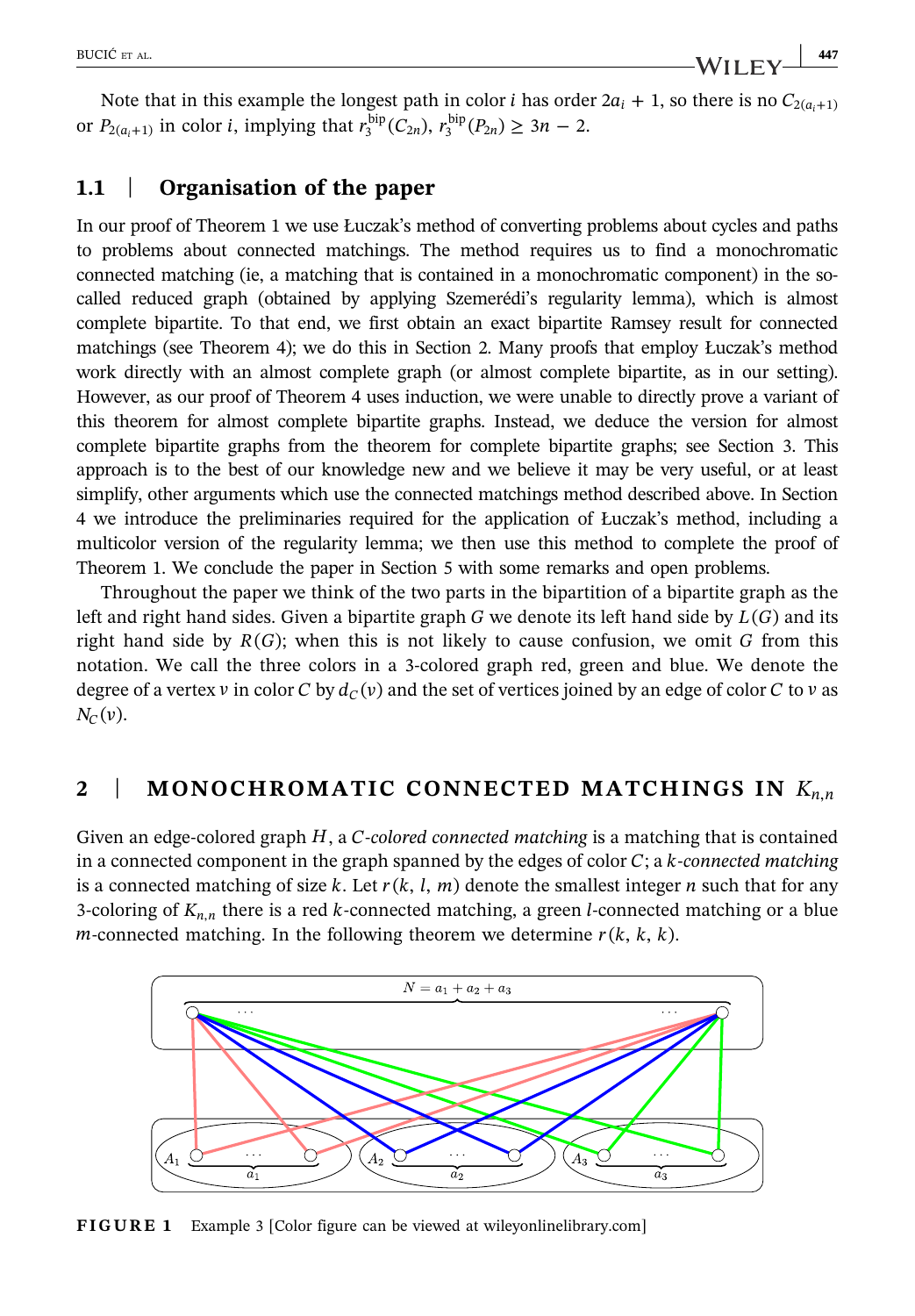# **448 IMAILEV** BUCIC ET AL.

## **Theorem 4.**  $r(k, k, k) = 3k - 2$ .

*Proof.* Note that Example 3 implies that  $r(k, k, k) \ge 3k - 2$ . We prove the upper bound by induction on  $k$ ; in other words, we prove by induction that every 3-coloring of  $K_{n,n}$ , where  $n = 3k - 2$ , contains a monochromatic *k*-connected matching.

For the basis we note that if  $k = 1$  this statement is equivalent to the existence of an edge, which is true as  $n = 3k - 2 = 1$ . We also show that when  $k = 2$  and  $n = 3k - 2 = 4$  there is a monochromatic 2-connected matching (note that having a monochromatic 2-connected matching is equivalent to having a monochromatic  $P_4$  so this will imply that  $r_3^{\text{bip}}(P_4) = 4$ .) Towards a contradiction, suppose that there is a 3-coloring of *K*4,4 without monochromatic 2‐connected matchings. Since every vertex has degree 4, it has degree at least 2 in some color, and since there are four vertices on the left, there are two vertices,  $u_1$  and  $u_2$ , with degree at least 2 in some color, say red. If the red neighborhood of  $u_1$  and  $u_2$  intersect, then there is a red 2-connected matching. Otherwise, their red neighborhoods cover the right hand side, so the existence of any other red edge not incident with  $u_1$  or  $u_2$  would imply the existence of a red 2-connected matching. Hence, we may assume that the two remaining vertices on the left,  $u_3$  and  $u_4$ , have red degree 0, and all vertices on the right have red degree 1. An analogous argument implies the existence of two vertices on the right,  $v_1$  and  $v_2$ , whose degree in a color other than red, say blue, is 0. It follows that all edges between  $\{u_3, u_4\}$  and  $\{v_1, v_2\}$  are green; in particular, there is a green 2‐connected matching.

We now assume  $r(k, k, k) \leq 3k - 2$ , where  $k \geq 2$ , and our aim is to prove that  $r(k + 1, k + 1, k + 1) \leq 3k + 1$ . To prove the latter statement, we first prove that  $r(k, k + 1, k + 1) \leq 3k$ , and then use this inequality to prove the desired statement.

The following observation follows easily from König's theorem [17], which states that in bipartite graphs the size of a maximum matching is the same as the size of a minimum cover; we shall use this observation throughout the proof of Theorem 4

**Observation 5.** Let *H* be a connected bipartite graph whose maximum matchings have size *l*. Let *v* be a vertex that is contained in some minimum cover of *H*. Then a maximum matching in  $H \setminus \{v\}$  has size  $l - 1$ .

We now introduce some notation that we will need for the proofs of the two statements:  $r(k, k + 1, k + 1) \leq 3k$  and  $r(k + 1, k + 1, k + 1) \leq 3k + 1$ . In each of these proofs we assume, for the sake of contradiction, that there is a coloring of  $K_{n,n}$  (where  $n = 3k$  and  $n = 3k + 1$  respectively) without red connected matchings of size *k* and  $k + 1$ , respectively, and without blue or green connected matchings of size  $k + 1$ .

We call a monochromatic component big if it contains a matching of size *k*. As the number of vertices in each side is at most  $3k + 1$  and  $k \ge 2$ , there are at most three big components in each color. We will use the following properties of big components.

- 1. Every big component has a minimum cover of size *k*,
- 2. every big component has at least *k* vertices in each side,
- 3. if there is a cover of a big component *C* which is contained in one of the sides, then there are no other vertices of *C* in that side.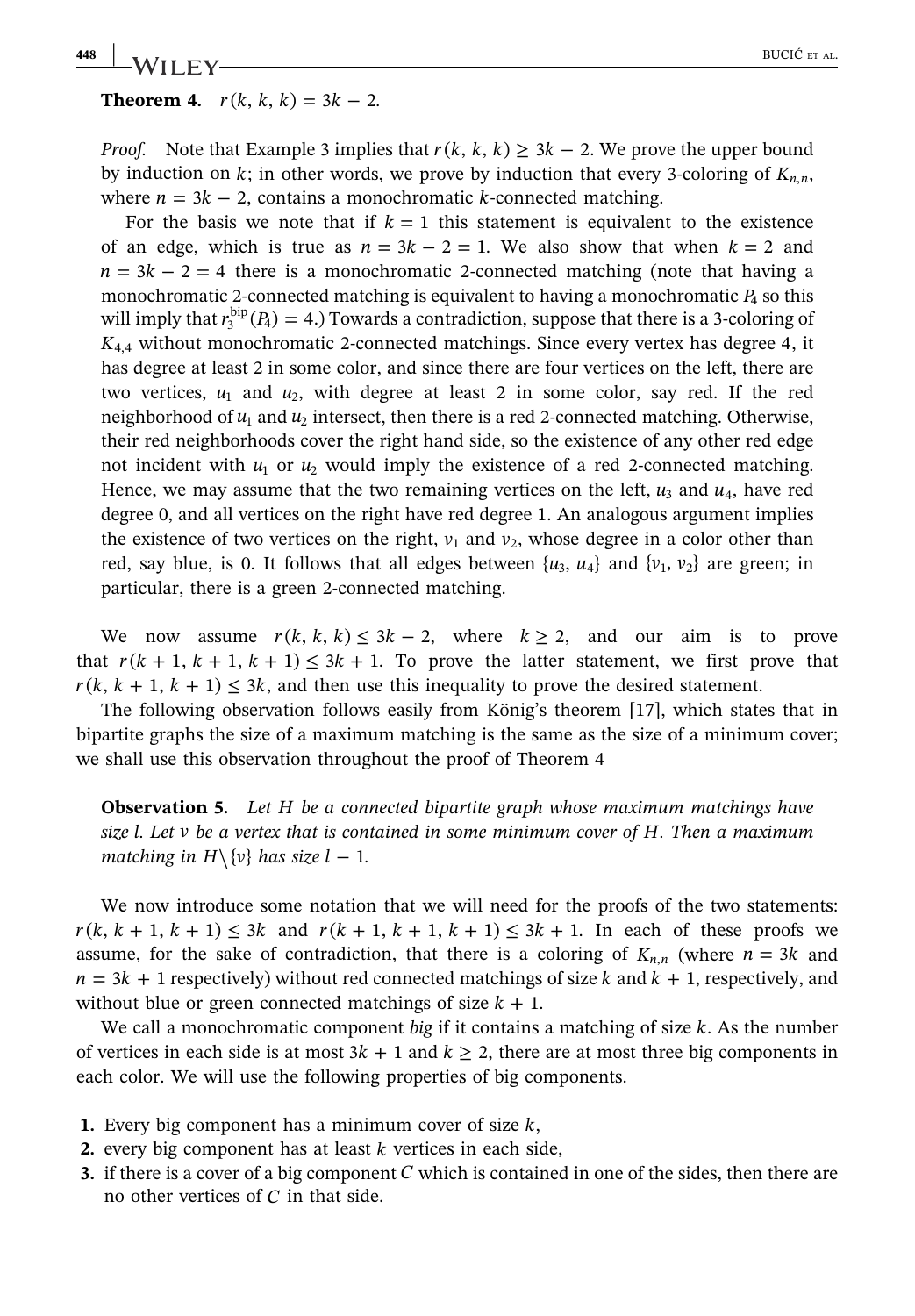Property (B1) follows by König's theorem and the assumption that there are no monochromatic connected matchings of size  $k + 1$ . Property (B2) follows as big component contains a matching of size *k*. Property (B3) follows as if there were vertices other than the ones in the cover, on the same side, their edges (which exist, as the component is connected) would not be covered by this cover. Given a monochromatic component *C*, we call a vertex *v* a cover vertex of *C* if there is a minimum cover of *C* that contains *v*. We say that a big component is of type *L* if it contains a cover vertex in the left side, and we say that it is of type *R* if it contains a cover vertex in the right. We note that a component can be of both types, in which case we say that it is unspecified, or it can be of only one type, in which case we call it specified. We will use the following simple properties of specified and unspecified components.

- 1. Every specified component has exactly *k* vertices in one side, and these constitute a minimum cover,
- 2. given a big component with exactly *k* vertices in each side, each of its vertices is a cover vertex, hence the component is unspecified,
- 3. every specified component has at least  $k + 1$  vertices in one of the sides.

To see why property (S1) holds, consider a specified component *C*, say of type *L*, so all cover vertices are in  $L$ . Then by (B1) there is a cover of size  $k$  in  $L$ , hence property (S1) follows from (B3). For property (S2), note that each side of the component is a minimum cover, by (B1), which implies that every vertex in the component is a cover vertex. Property (S3) follows directly from (S1) and (S2).

**Proposition 6.**  $r(k, k + 1, k + 1) \leq 3k$ .

*Proof.* We assume the opposite, that is, that there is a 3-coloring of  $K_{n,n}$  without a red *k*‐connected matching or a blue or green  $(k + 1)$ ‐connected matching, where  $n = 3k$ . In particular, there are no big red components. We will need the following claim.

Claim 7. If there are minimum covers of three distinct big components, all contained in the same side, then the three corresponding components have the same color.

Proof. Assume the opposite; then, without loss of generality, there are two big blue components  $B_1$ ,  $B_2$  and a big green component  $G_1$ , all of which have a cover of size k in R (recall that  $\{L, R\}$  is the bipartition of our complete bipartite graph). In particular,  $|B_1 \cap R| = |B_2 \cap R| = |G_1 \cap R| = k$ , by (B3). We note that every vertex *v* ∈ *L* has blue degree at most *k*. Indeed, *v* sends blue edges to at most one of the sets  $B_1 \cap R$ ,  $B_2 \cap R$  and  $R \setminus (B_1 \cup B_2)$ , all of which have size *k*.

Let *U* be the set of vertices  $v \in L$  that have green degree at least  $k + 1$ . Note that by (B3) the vertices in *U* send green edges only to  $R \setminus G_1$ . As  $|R \setminus G_1| = 2k$ , every two vertices in *U* have a common green neighbour, so they all belong to the same green component *G*<sub>2</sub>. Hence, if  $|U| \geq k + 1$ , then by a greedy argument *G*<sub>2</sub> contains a green matching of size  $k + 1$ , so there is a green  $(k + 1)$ -connected matching, a contradiction. So,  $|U| \leq k$ .

Let *W* be the set of vertices in *L* with red degree at least *k*. By the above arguments, the at least  $2k$  in  $L \setminus U$  have both blue and green degree at most k, so they have red degree at least *k*, meaning ∣*W*∣ ≥ 2*k*. Then, since no red component contains a matching of size *k* (by our initial assumption), a greedy argument shows that every red component contains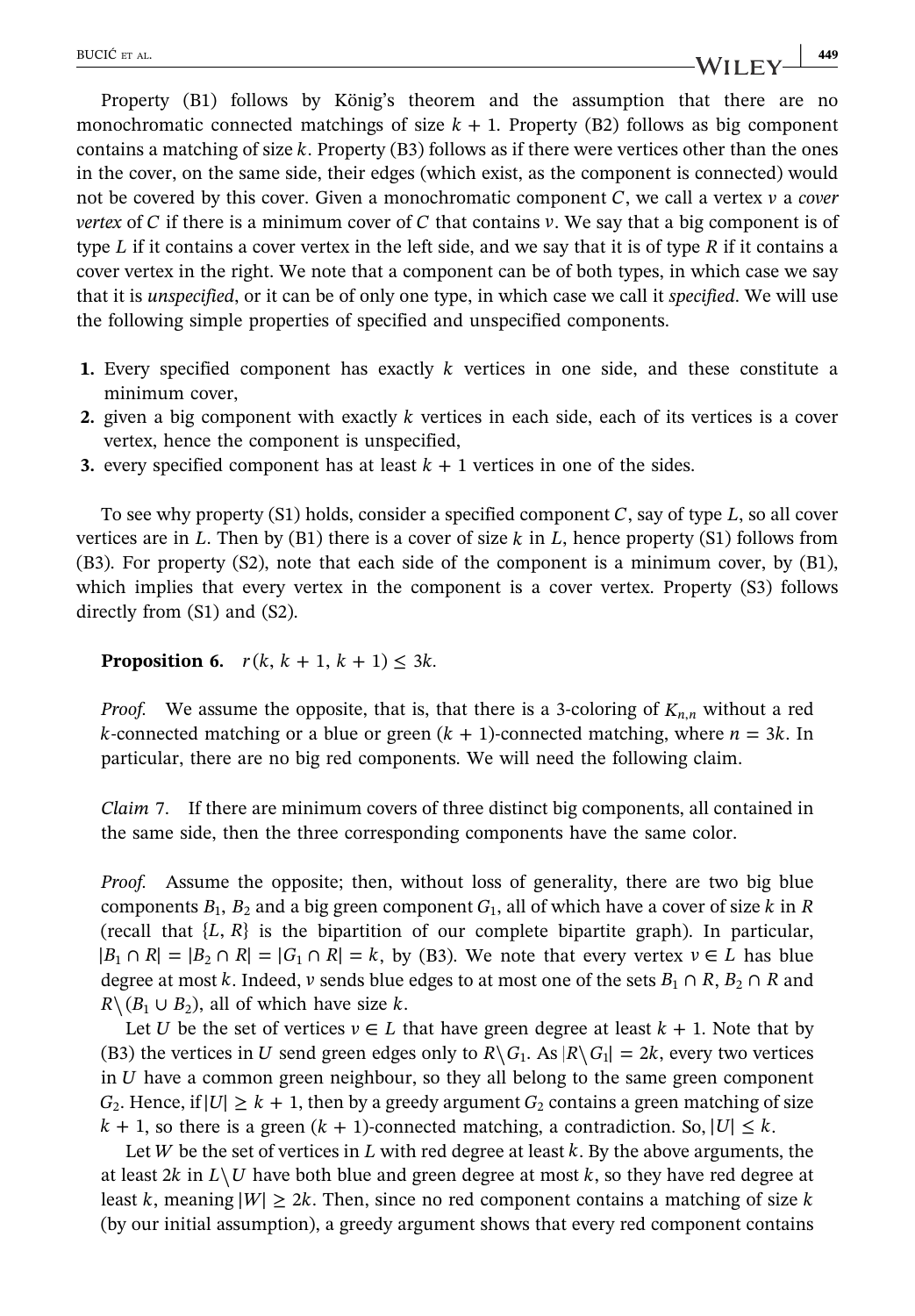450 WILEY BUCIĆ ET AL.

at most *k* − 1 vertices from *W* . Hence, *W* consists of vertices from at least three different red components, each of which has at least *k* vertices in *R*, because each vertex in *W* has red degree at least *k*. Since ∣*R*∣ = 3*k*, this implies that the vertices of *R* belong to exactly three red components, each of which has exactly *k* vertices in *R*. It follows that all vertices in *L* have red degree at most *k*. Furthermore, since each of the three red components has at most  $k - 1$  vertices in *W*, we find that  $|W| \leq 3(k - 1)$ , so  $L \setminus W$  is nonempty. Let  $u \in L \backslash W$ ; so *u* has red degree strictly smaller than *k*.

Since both red and blue degrees of every vertex in *L* are at most *k*, we conclude that the green degree of every vertex in *L* is at least *k*. Furthermore, *u* has green degree at least *k* + 1, so as  $|G_1 \cap R|$  = *k* we have *u* ∉  $G_1$ . Since all vertices of *L* have green degree at least *k*, any  $w \in L \backslash G_1$  has a common green neighbour with *u*, so in particular belongs to the same green component as *u*, denoted by  $G_2$ . Note that this implies that  $G_1$  and  $G_2$  cover *L*. Moreover, if  $|G_2 \cap L| \geq k + 1$  a greedy argument shows that  $G_2$  contains a matching of size  $k + 1$ , by picking, one by one, an unused green neighbour of a vertex in  $G_2 \cap L$ , letting *u* be considered last. This is a contradiction, thus  $|G_2 \cap L| \leq k$  so  $|G_1 \cap L| \geq 2k$ .

Denote  $S_L = G_1 \cap L$  and  $S_R = R \setminus G_1$ . Then  $|S_R|$ ,  $|S_L| \geq 2k$ , and there are no green edges between the two sets. Since every vertex in  $S_L$  has blue degree at most  $k$ , it follows that every vertex in *SL* sends at least *k* red edges into *SR*. This implies vertices of *SL* belong to at most two different red components. Therefore, one of them contains at least  $|S_L|/2 \geq k$ vertices from *SL*, each of which has red degree at least *k*, which implies the existence of a red *k*‐connected matching, a contradiction.

By removing any four vertices, two from each side, we obtain a 3-colored  $K_{3k-2,3k-2}$ , so by the inductive assumption we can find a monochromatic *k*‐connected matching and in particular a big component. Let *C* be a big monochromatic component and let *v* be a cover vertex of *C*. Note that by Observation 5, the size of a maximum matching in  $C \setminus \{v\}$  is smaller than the size of a maximum matching in *C*, hence  $C \setminus \{v\}$  is not big. If we remove a vertex from the graph which is a cover vertex of a big monochromatic component *C*, we say that we removed *C*. Our goal is to show that we can remove at most two vertices from each side, in such a way that we remove all big components, thus reaching a contradiction and proving Proposition 6.

If there is a color, say blue, with three big components, as there are 3*k* vertices on each side and each big component has at least *k* vertices on both sides (B2) then each blue component has exactly *k* vertices on each side. This implies, by (S2), that every vertex is a cover vertex of its blue component and they are all unspecified. By Claim 7 no minimum cover of a big green component is contained in one side. This implies, by (S1), that all green components are also unspecified. Furthermore, there are at most two big green components, since if there were three, by the same argument as for blue above, every component would have exactly *k* vertices in each side, which implies that there is a minimum cover of a big green component which is contained in one side, a contradiction. We first remove an arbitrary cover vertex of some green big component; this also removes one of the blue big components, leaving us with at most three big components. The remaining three components are unspecified, so we simply remove a cover vertex of each one, in such a way that exactly two vertices are removed from each side. We thus obtain a 3-coloring of  $K_{3k-2,3k-2}$  without monochromatic connected matchings of size k, a contradiction to the induction hypothesis.

By symmetry, we may assume that there are at most two big blue components and at most two big green components. By Claim 7, there are no three specified big components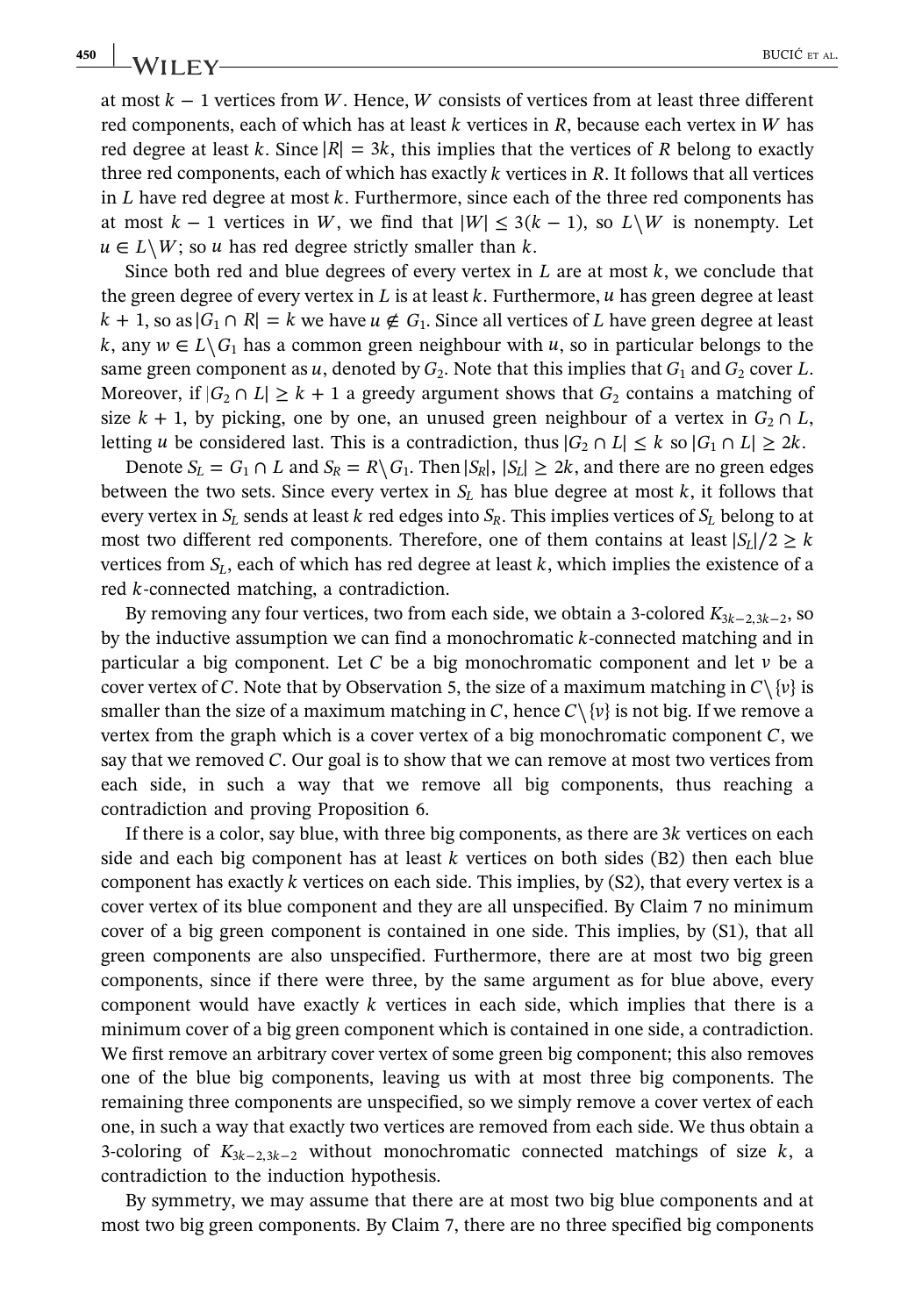of the same type. So, if we first remove a cover vertex of each specified component, then we can remove a cover vertex from each of the remaining, unspecified, components, in such a way that we remove at most two vertices from each side. This is, again, a contradiction, and we have thus completed the proof of Proposition 6.

We now proceed with the second part of the argument, where our goal is to show that  $r(k + 1, k + 1, k + 1) \leq 3k + 1$ . We assume, for the sake of contradiction, that there is a coloring of  $K_{n,n}$ , with  $n = 3k + 1$ , without a monochromatic connected matching of size  $k + 1$ . We claim that one of the following two cases holds for each color  $C$ .

- (a) there are three big components in color *C*,
- (b) there are exactly two big components in color *C*, both of which are specified and of the same type.

Towards contradiction, assume that neither (a) nor (b) holds for, say, *C* being red. As there are at most three big red components and (a) does not hold, there are at most two big red components. If there is only one such component, we can remove a cover vertex from it and remove another vertex from the other side, thus obtaining a 3‐coloring of  $K_{3k,3k}$  without red connected matchings of size *k* and without blue or green connected matchings of size  $k + 1$ , a contradiction to Proposition 6. Similarly, if there are exactly two red components  $R_1$  and  $R_2$ , as (b) does not hold, we have, say, that  $R_1$  is of type  $R$  and *R*<sup>2</sup> is of type *L* (recall that unspecified components are of both types), so we can remove one cover vertex of  $R_1$  from  $R$  and one cover vertex of  $R_2$  from  $L$ , thus reaching a contradiction as before.

If (a) holds for red, then there are at most *k* vertices on each side whose red degree is at least  $k + 1$ . To see this notice that if there were  $k + 1$  such vertices in L, in case they were all in the same red component, by the greedy argument, there would be a  $k + 1$  red connected matching, a contradiction. Otherwise, there would be two red components with at least  $k + 1$  vertices in  $R$ , which implies that any remaining big red components has at most  $3k + 1 - 2(k + 1) = k - 1$  vertices in *R*, so by (B2) it is not big, again a contradiction.

Similarly, if (b) holds for red, and the two big red components are of type *R*, then at most *k* − 1 vertices in *L* have red degree at least *k* + 1. Indeed, each big red component contains at least  $k + 1$  vertices from *L*, by (S3), so there are at most  $3k + 1 - 2(k + 1) = k - 1$  vertices in *L* which are not in any red big component. Furthermore, vertices in *L* that are contained in big red components have red degree at most  $k$  by  $(S1)$ .

As every vertex has degree at least  $k + 1$  in some color and there are  $3k + 1$  vertices in *R* there is a color, say red, such that  $k + 1$  vertices in *R* have red degree at least  $k + 1$ . So by the above (b) holds for red and the two big red components are of type *R*. By repeating this for the other side we find that there is another color, say green, so that (b) holds for green and the two green components have type *L*. So, from now on we assume that (b) holds for both red and green, with both big red components being of type *R* and both big green components of type *L*. We will distinguish between two cases, depending on whether blue satisfies (a) or (b).

Our goal now is to remove up to three vertices from each side in such a way that all big components are removed. This would imply the existence of a 3-coloring of  $K_{3k-2,3k-2}$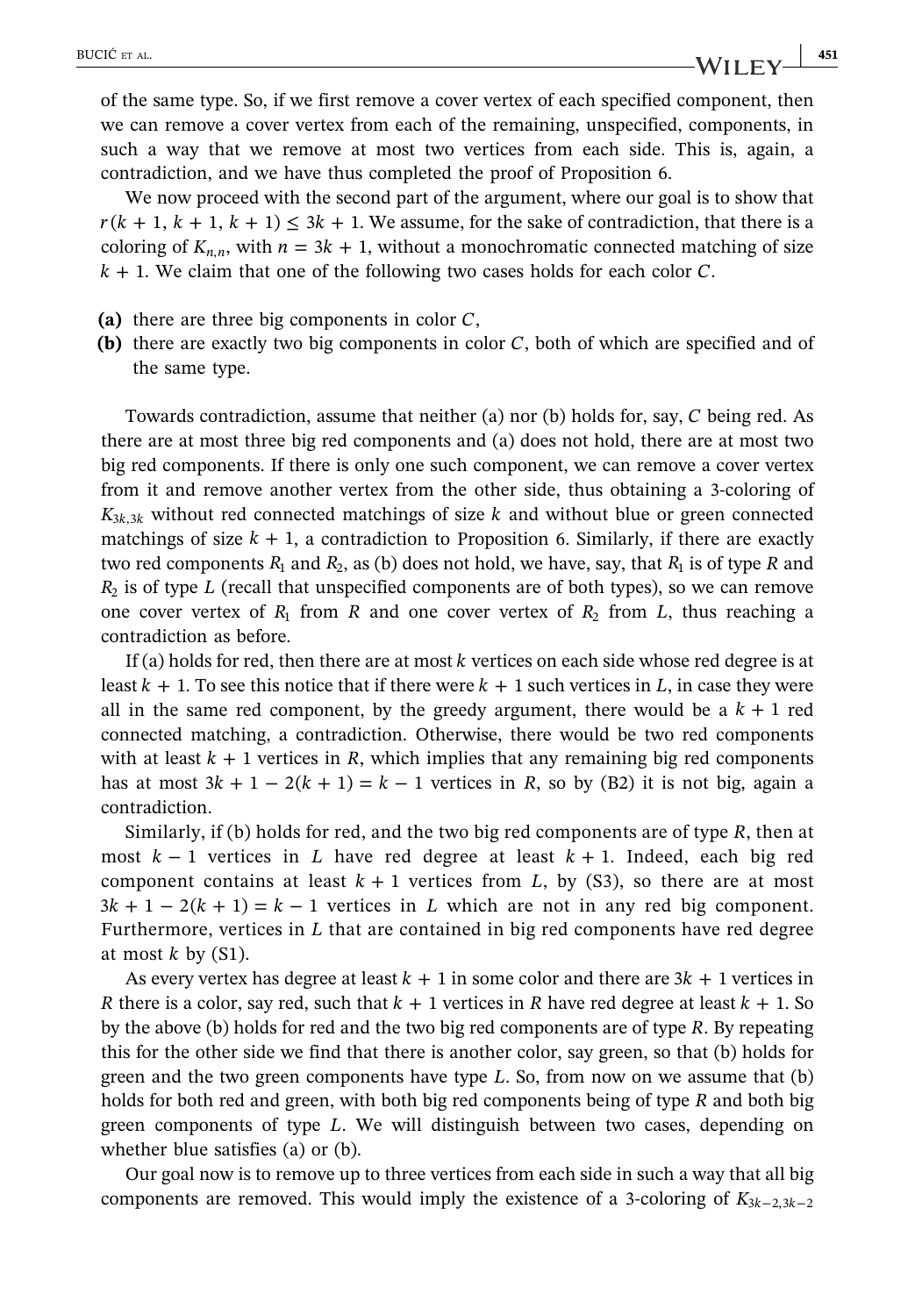$\frac{452}{11}$  WII FY— $\frac{1}{2}$  BUCIĆ ET AL.

without monochromatic *k*-connected matchings, a contradiction to the inductive assumption.

Suppose first that (a) holds for blue. Let the three big blue components be  $B_1, B_2, B_3$ . As there are  $6k + 2$  vertices in total and, and by (B2) each big blue component has size at least 2*k*, we distinguish two cases, either  $|B_1| = |B_2| = 2k$  or  $|B_1| = 2k$ ,  $|B_2| = |B_3| = 2k + 1$ . Note that  $|B_i| = 2k$  implies, by (B2), that  $B_i$  has exactly  $k$ vertices on each side which are all cover vertices, so by  $(S2)$   $B<sub>i</sub>$  is unspecified. In the second case, as  $|R| = |L| = 3k + 1$  both  $B_2$  and  $B_3$  have exactly k vertices on different sides, say  $|B_2 \cap R| = k$  and  $|B_3 \cap L| = k$ . This means that in both cases each of  $B_1$  and *B*<sup>2</sup> has *k* cover vertices in *R*. Recall that there are two red specified big components of type *R*, hence together they have 2*k* cover vertices in *R*, by (S1). It follows that there is a vertex in *R* which is a cover vertex of both a big blue and a big red component. We remove this vertex from the graph, together with any cover vertex from each of the green components and any cover vertex of the remaining red component, thus removing two vertices from each of *L* and *R*. For the two remaining big blue components, we can remove them by removing one vertex from each side, which is possible as there is at most one blue specified component of each type (since  $|B_i| = 2k$ means  $B_i$  is unspecified by (B2) and (S2), so in the first case there is at most one specified blue component and in the second we have seen  $B_2$  and  $B_3$  need to be of distinct types). Thus, we obtain a 3-coloring of  $K_{3k-2,3k-2}$  with no monochromatic *k*‐connected matchings, a contradiction.

The remaining case is that (b) holds for blue and, without loss of generality, both big blue components are of type *R*. Now all colors satisfy (b), with red and blue big components being of type *R* and green of type *L*. Then as  $|R| = 3k + 1$ , there is a vertex that is a cover vertex of both a blue and a red big component. We remove such a vertex, as well as one cover vertex from each of the remaining big components. We reach a contradiction, as before. This completes the proof of Theorem 4.

Let us show a simple asymmetric generalization

**Corollary 8.** Let  $k \leq l$ , then  $r(k, l, l) = k + 2l - 2$ .

*Proof.* We have  $r(k, l, l) \geq k + 2l - 2$  by Example 3. For the upper bound, we note that the case  $k = l$  follows from Theorem 4 and  $l = k + 1$  follows from Proposition 6. We proceed with the induction on *l*, assuming  $l \geq k + 2$  and using the aforementioned cases as the basis.

Consider a 3-coloring of  $K_{n,n}$ , where  $n = k + 2l$ . We assume that there are no red or blue connected matchings of size  $l + 1$ , and no green connected matchings of size  $k$ . We note that there are at most two big red and at most two big blue components as  $3l \geq 2l + k + 1$  (here we call a red or blue component big if it has a matching of size *l*). For the same reason there are no three disjoint minimum covers in these colors that are contained on one side.

We claim that it is possible to remove two vertices from each side, such that at least one cover vertex is removed from each red or blue big component. Indeed, if there are at most two specified components of each type, this holds as the total number of big components is at most four. Hence, we may assume that at least three of the big components are specified and of type *R*. If there are exactly three such components, pick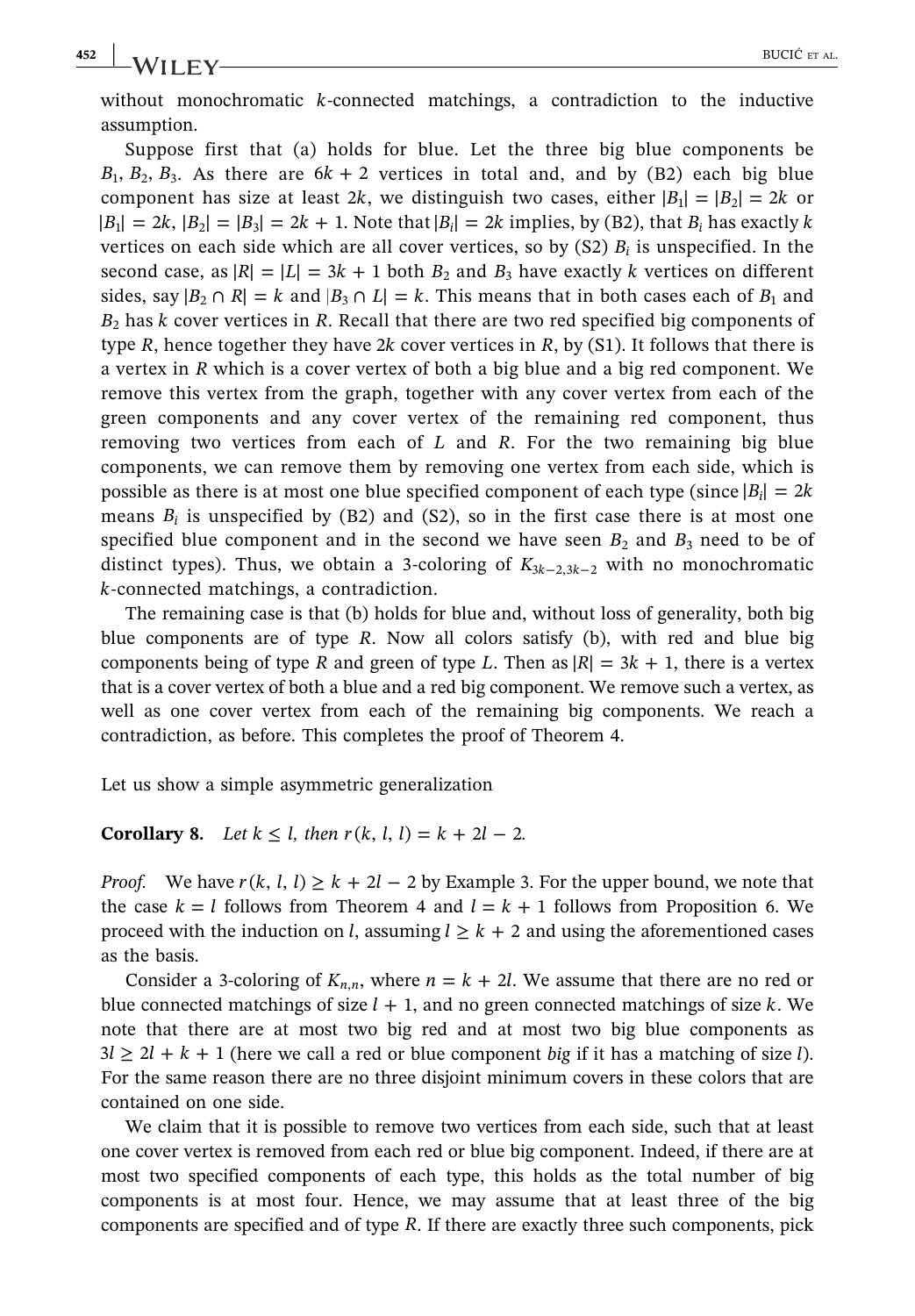one vertex that is a cover vertex of two big specified type *R* components (this is possible by the above remark about disjoint minimum covers), then pick another cover vertex from the remaining specified type *R* component and pick any cover vertex in *L* of the type *L* component (if such a component exists). Finally, suppose that there are four specified type *R* components. Let *H* be the auxiliary graph whose vertices correspond to the big components, and put an edge between two components if their minimum covers intersect. Note that this is a bipartite graph, each of its sides has size 2, and every three vertices span an edge (again by the above remark). It can be easily verified that *H* has a perfect matching, so we can pick two vertices, such that for each big component, one of these vertices is a cover vertex.

We removed two vertices from each side, such that for each big component one of its cover vertices is removed. We thus obtain a 3-coloring of  $K_{k+2l-2,k+2l-2}$  without red or blue (*l* − 1)‐connected matchings and without green *k*‐connected matchings, a contradiction to the induction hypothesis.

We now show that there are ranges of  $k$ ,  $l$ ,  $m$  for which the Example 3 is not tight.

**Lemma 9.** Let us assume  $k \geq l \geq \frac{k}{2}$  and let  $t = \min\{k - l, 2l - k\}$ . Then

$$
r(k+1, l+1, l+1) > k + 2l + t.
$$

*Proof.* We exhibit a 3-edge coloring of  $K_{n,n}$ , where  $n = k + 2l + t$ , with no red  $(k + 1)$ connected matching, or a blue or green  $(l + 1)$ -connected matching. Let  $A_1, \dots, A_5$  be disjoint sets of sizes:  $l, k - l + t, l, k - l + t, 2l - k - t$  respectively; denote  $A = A_1 \cup ... \cup A_5$ . Let  $B_1, B_2, B_3$  be disjoint sets of sizes: *k*, *k*, 2*l* − *k* + *t*; let  $B = B_1 \cup B_2 \cup B_3$ . Then  $|A| = |B| = n$ . Color the edges between *A* and *B* as follows, where  $(i, j)$  denotes the edges between  $A_i$  and  $B_j$  (Consider Figure 2 for an illustration):

- red edges:  $(1,1)$ ,  $(2,1)$ ,  $(3,2)$ ,  $(4,2)$ ,  $(5,3)$ ;
- blue edges:  $(1,2)$ ,  $(2,3)$ ,  $(3,3)$ ,  $(4,1)$ ,  $(5,1)$ ;
- green edges:  $(1,3)$ ,  $(2,2)$ ,  $(3,1)$ ,  $(4,3)$ ,  $(5,2)$ .

We note that each red component has at most *k* vertices in one of the sides, while every green and blue component has at most *l* vertices on one of the sides, where for the components containing *B*<sub>3</sub> this holds since  $|B_3| = 2l - k + t \le 2l - k + (k - l) = l \le k$ . It follows that there is no red  $(k + 1)$ -connected matching, or a blue or green  $(l + 1)$ connected matching. In particular,  $r(k + 1, l + 1, l + 1) \le k + 2l + t$ , as required.

**Corollary 10.** Given  $\frac{2}{3}k \le l \le k$ ,  $r(k, l, l) = 2k + l - 2$ .

*Proof.* As  $k \geq l$  we have  $r(k, l, l) \leq r(k, k, l) = 2k + l - 2$ , where the equality follows from Corollary 10. The assumption  $\frac{2}{3}k \le l \le k$  implies we have  $t = k - l$  in Lemma 9 from which it follows that  $r(k, l, l) \geq 2k + l - 2$ .

Corollaries 8 and 10 determine  $r(k, l, l)$  for  $l \geq \frac{2}{3}k$ . We are able to determine  $r(k, l, l)$  for all *k* and *l*, using similar methods; we omit the proof but summarise the results here.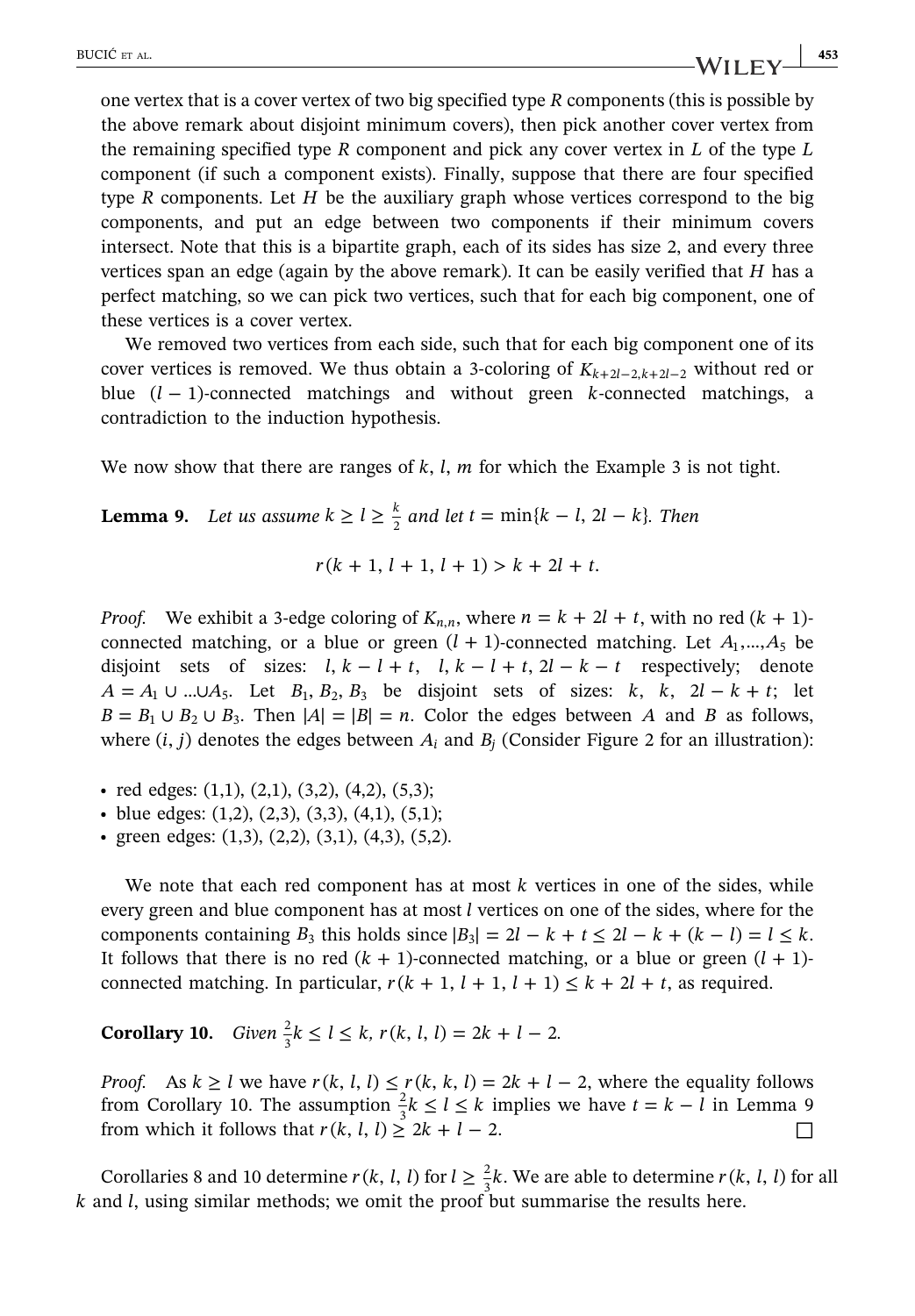

FIGURE 2 Illustration of the example given in Lemma 9 [Color figure can be viewed at wileyonlinelibrary.com]

Theorem 11.

$$
r(k, l, l) = \begin{cases} k + 2l - 1 & \text{if } l \leq \frac{k+1}{2} \\ 4l - 2 & \text{if } \frac{k+1}{2} < l \leq \frac{2k}{3} \\ 2k + l - 2 & \text{if } \frac{2k}{3} < l < k \\ k + 2l - 2 & \text{if } k \leq l \end{cases}
$$

The general asymmetric case of  $r(k, l, m)$  remains open, mostly because it is highly unclear what the tight examples should look like. We present the rest of the argument for the symmetric case only to reduce the notational clutter, but the remaining arguments easily generalize to the asymmetric case. In particular, to determine (asymptotically) the asymmetric bipartite Ramsey numbers of even cycles it is enough to determine the values of  $r(k, l, m)$ .

## 3 | MONOCHROMATIC CONNECTED MATCHINGS IN ALMOST COMPLETE BIPARTITE GRAPHS

In this section we generalize the results of the previous section to a setting where the underlying complete bipartite graph is replaced by an almost complete bipartite graph; this makes it suitable for use together with the regularity lemma (see Section 4). Interestingly, rather than reproving Theorem 4 for almost complete bipartite graphs directly, we reduce the problem for almost complete bipartite graphs to the problem for complete bipartite graphs.

**Theorem 12.** Let  $0 < \varepsilon < 8^{-6}$  and  $N \ge (3 + 8^6 \varepsilon)n$ . Let G be a subgraph of  $K_{N,N}$  of minimum degree at least *N* − *εn*. Then, in every 3‐coloring of *G*, there is a monochromatic *n*‐connected matching.

Proof. Fix a 3‐coloring of *G*. Our goal is to find a monochromatic *n*‐connected matching. Note that we may assume that  $N = [(3 + 8^6 \varepsilon)n]$  (if *N* is larger, just remove some vertices from *G*).

We partition the vertices of *G* into so-called red *virtual component* $C_{R,1}$ , …,  $C_{R,t}$ , where for every  $i \in [t]$ ,  $C_{R,i}$  is either a red component of order at least *n*, or it is the union of red components of order smaller than *n* each such that the union has order smaller than 2*n*.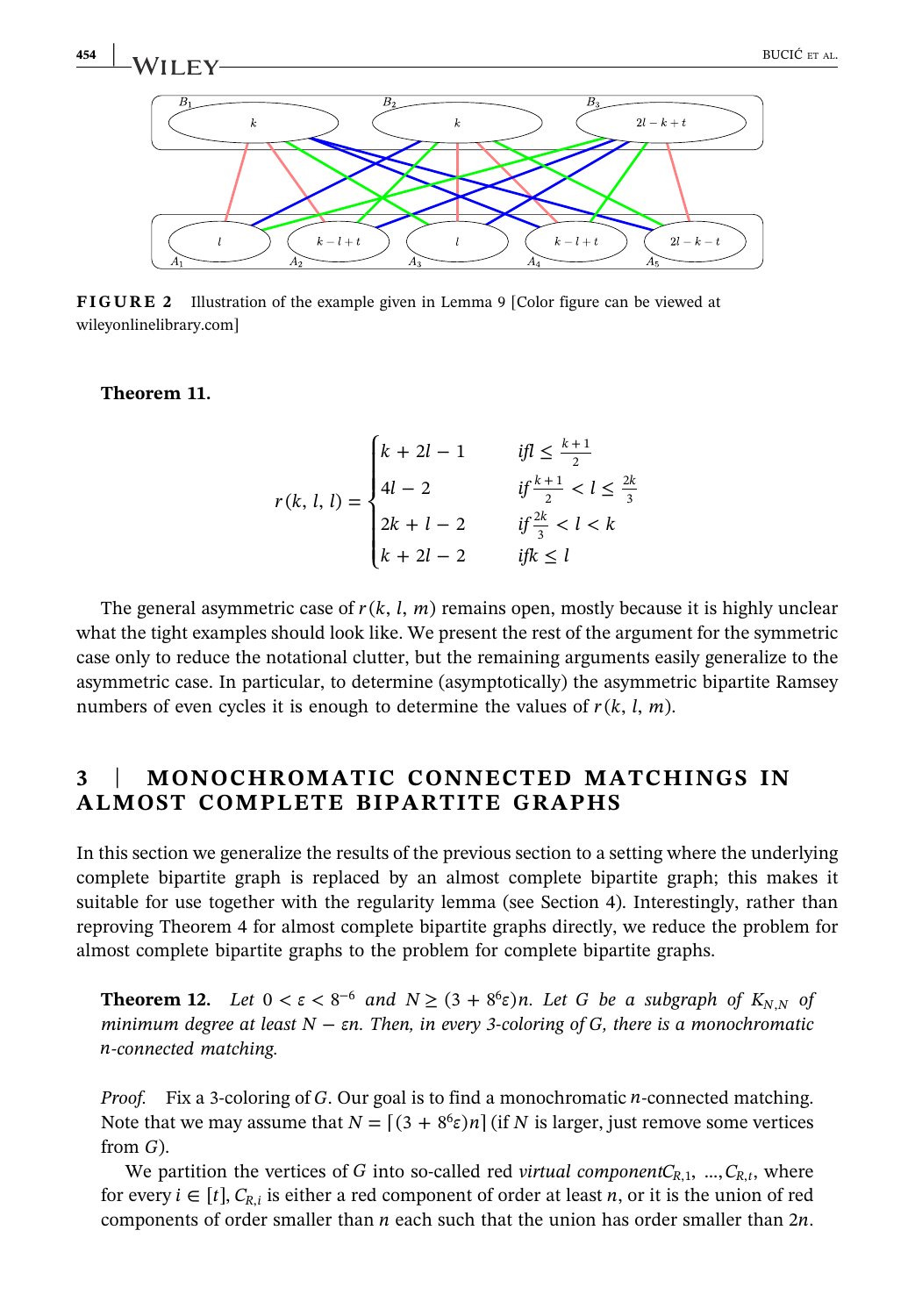BUCIĆ ET AL.  $\frac{455}{1000}$ 

It is easy to see that we may further assume that all, but at most one, of the virtual components have order at least *n*. It follows that there are at most eight red virtual component, since  $N = [(3 + 8^6 \varepsilon)n] \leq 4n$ . We remark that there may be many such partitions; we choose one possible partition arbitrarily and fix it throughout the proof. We obtain similar partitions of the vertices into blue virtual component  $C_{B,i}$  and green virtual component  $C_{G,i}$ , where  $i \in [8]$ .

For each virtual component *C* we pick a minimum cover set *W* of *C*. We now add to *G*, in the color of *C*, all nonedges (with one end in *R* and one in *L*) that are incident with *W* inside *C* and denote the resulting graph by  $G_1$ . We note that the size of the minimum cover of *C* stays the same, hence by König's Theorem, so does the size of the maximum matching in each virtual component. Also note that every virtual component of *G* is also a virtual component of *G*1.

To each non-edge of  $G_1$  (with one end in *R* and one in *L*) we assign one of at most  $8^6$ types: we say that a nonedge is of type  $(a, b, c, d, e, f)$  if its end in *R* belongs to the virtual component  $C_{R,a}$ ,  $C_{B,b}$ ,  $C_{G,c}$  and its end in *L* belongs to the components  $C_{R,d}$ ,  $C_{B,e}$ ,  $C_{G,f}$ .

Claim 13. For any fixed type there is a set of at most *εn* vertices that covers all nonedges of  $G_1$  of this type.

*Proof.* Let us fix a type  $(a, b, c, d, e, f)$  and let us assume for the sake of contradiction that there is a matching  $x_1y_1, \ldots, x_ty_t$  of nonedges of  $G_1$ , with  $t > \varepsilon n$ .

If there are no edges in  $G_1$  between  $X = \{x_1, \dots, x_t\} \subseteq L$  and  $Y = \{y_1, \dots, y_t\} \subseteq R$  then any of the vertices in *X* ∪ *Y* has more than  $ε$ *n* nonneighbours in  $G_1$ , so also in  $G$ , a contradiction. So we may assume that there is an edge  $x_i y_i$  in  $G_1$ . Without loss of generality, we assume that  $x_i y_j$  is red, which implies that  $a = d$ . This in turn implies that either  $x_i$  or  $y_j$  is in the cover *W* of  $C_{R,a}$  that we used to define  $G_1$ . But from this it follows that either  $x_iy_i$  or  $x_iy_j$  is in  $G_1$ , by definition of  $G_1$ , a contradiction.

It is now easy to complete the proof of Theorem 12. For each type  $(a, b, c, d, e, f)$ , fix a cover of the non‐edges of this type, as guaranteed by the above claim, and let *U* be the union of these covers. Note that *U* is a cover of the nonedges of  $G_1$  of size at most  $8^6 \epsilon n$ .

Construct a graph  $G_2$  by removing *W* from the vertex set of  $G_1$ .  $G_2$  is a 3-colored complete bipartite graph, with at least  $N - 8^6 \epsilon n \geq 3n$  vertices on each side. By Theorem 4,  $G_2$  contains a, say, red *n*-connected matching *M*. By construction, *M* is contained in a red virtual component  $C_{R,i}$ . In fact, since M spans at least 2*n* vertices, *CR i*, must be a genuine component in *G* (rather than a union of components with fewer than 2*n* vertices in total). As  $C_{R_i}$  contains a matching of size *n*, its cover number with respect to  $G_1$  is at least *n*, which by construction of  $G_1$  implies that its cover number with respect to  $G$  is also at least  $n$ . It follows that  $G$  contains an  $n$ -connected matching, as required.

## 4 | PROOF OF THEOREM 1

This section is split into two subsections. In the first subsection we introduce the preliminaries that are required for stating the regularity lemma and Łuczak's method of connected matchings, and then we proceed to use these tools to complete the proof of Theorem 1.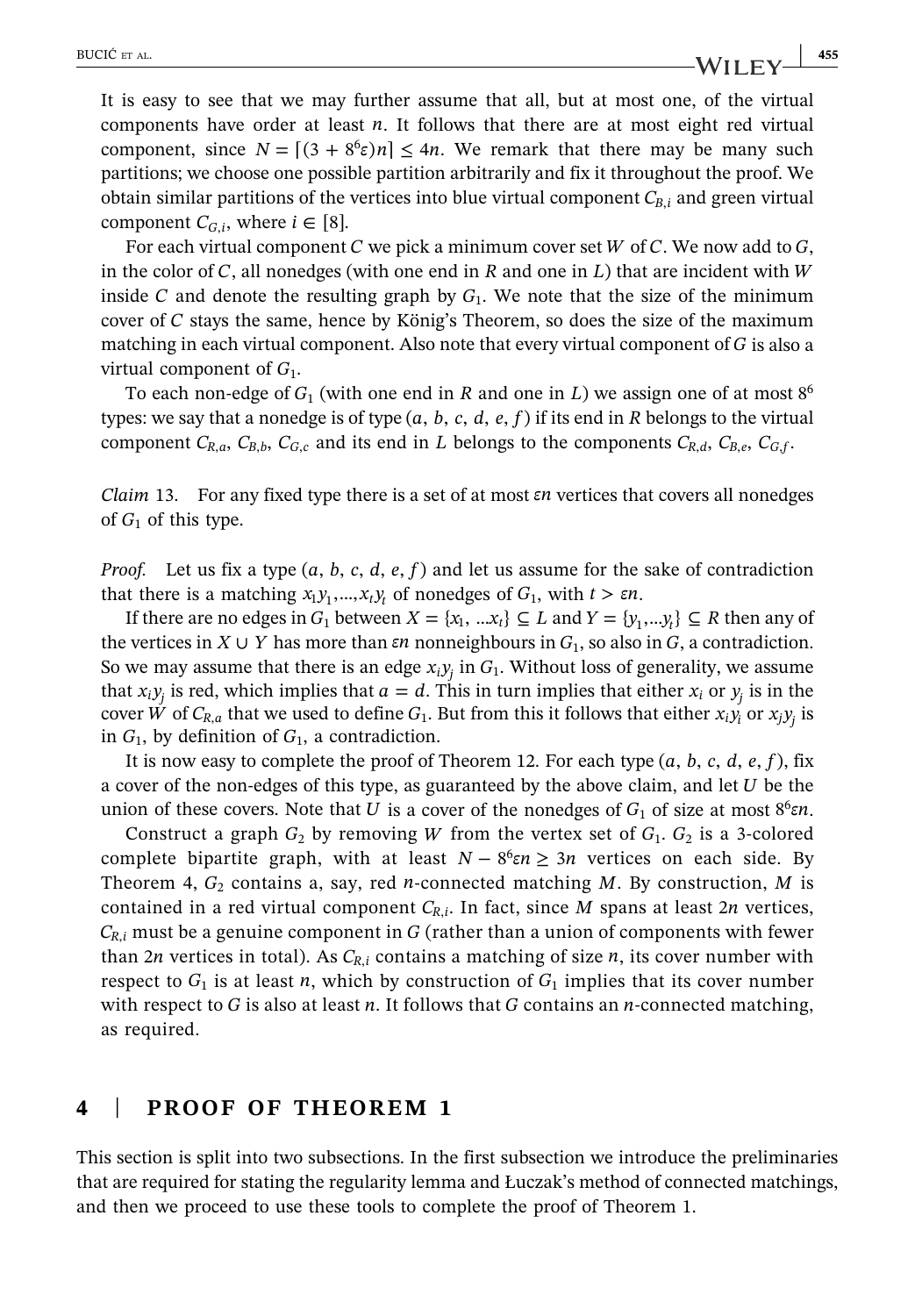WILEY-RESERVED BUCIĆ ET AL.

# 4.1 | Regularity lemma preliminaries

In this subsection we state the regularity lemma and a specific lift lemma which we will need to obtain the desired cycle in the original graph.

Let us recall some basic definitions related to the regularity lemma. Let *A*, *B* be disjoint subsets of vertices in a graph *G*. We denote by  $e_G(A, B)$  the number of edges in *G* with one endpoint in *A* and one in *B*, and denote the edge density by  $d_G(A, B) = \frac{e_G(A, B)}{|A||B|}$ . Given  $\varepsilon > 0$ , we say that the pair  $(A, B)$  is *ε*-regular (with respect to the graph *G*) if for every  $A' \subseteq A$  and  $B' \subseteq B$ satisfying  $|A'| \ge \varepsilon |A|$  and  $|B'| \ge \varepsilon |B|$  we have

$$
|d_G(A', B') - d_G(A, B)| < \varepsilon.
$$

A partition  $\mathcal{P} = \{V_0, V_1, ..., V_k\}$  of the vertex set *V* is said to be  $(\varepsilon, k)$ -equitable if  $|V_0| \leq \varepsilon |V|$  and *|V<sub>1</sub>*| = ...=*|V<sub>k</sub>*|. An (*ε*, *k*)-equitable partition  $P$  is (*ε*, *k*)-*regular* if all but at most  $\epsilon \binom{k}{2}$  pairs  $(V_i, V_i)$  with  $1 \le i < j \le k$  are *ε*-regular. Szemerédi's regularity lemma [22] states that for any  $\varepsilon$  and  $k_0$  there are  $K_0 = K_0(\varepsilon, k_0)$  and  $n_0 = n_0(\varepsilon, k_0)$ , such that any graph on at least  $n_0$ vertices admits an  $(\varepsilon, k)$ -regular partition with  $k_0 \le k \le K_0$ . We shall use the following socalled degree form of the regularity lemma [18], adapted to a 3‐color and bipartite setting. The version we state here is specifically adapted to our needs, and the adaptations, while perhaps not very standard, are easy to achieve by slightly modifying the usual proof of the regularity lemma.

**Lemma 14.** For any  $ε > 0$  and  $k_0$  there exist  $K_0 = K_0(ε, k_0)$  and  $n_0 = n_0(ε, k_0)$ , such that the following holds. Let *G* be a 3‐colored balanced bipartite graph, with bipartition  ${R, L}$ , where  $|R| = |L| = n \ge n_0$ . Then there exists an ( $\varepsilon$ , 2*k*)-equitable partition  $P = \{V_0, ..., V_{2k}\}\$  of  $V(G)$  such that the following properties hold.

- **a.** *V<sub>i</sub>* is contained in *R* for  $1 \leq i \leq k$  and in *L* for  $k < i \leq 2k$ .
- **b.**  $|V_0 \cap R| = |V_0 \cap L|$ ;
- **c.**  $k_0 \leq 2k \leq K_0$ ;
- **d.** for every *i* ∈ [2*k*], for all but at most 2ε*k* values of *j* ∈ [2*k*], (*V<sub>i</sub>*, *V<sub>i</sub>*) is ε-regular with respect to each of the colors of *G*.

**Definition 15.** Given an edge-colored graph *G*, and a partition  $P = \{V_0, ..., V_k\}$ , the  $(\varepsilon, d)$ -reduced graphΓ is the graph whose vertices are  $\{V_1, ..., V_k\}$  and  $V_i V_j$  is an edge if and only if  $(V_i, V_j)$  is  $\epsilon$ -regular with respect to each color of *G* and its density in *G* is at least *d*. We color each edge  $V_i V_j$  with a majority color in  $G[V_i, V_j]$ .

The following lemma is used to lift a connected matching found in the reduced graph to a cycle in the original graph; it was proved by Figaj and Łuczak in [9] as a concluding part of their argument for the three color Ramsey number of even cycles; the idea of using connected matchings this way was introduced by Łuczak [19].

**Lemma 16.** Given ε, d, k such that  $1 > d > 20$ ε > 0 there is an  $n_0$  such that the following holds. Let P be an ( $\varepsilon$ , k)-equitable partition of a graph *G* on  $n \ge n_0$  vertices, and let Γ be the corresponding (*ε*, ) *d* ‐reduced graph. Suppose that Γ contains a monochromatic *m*‐connected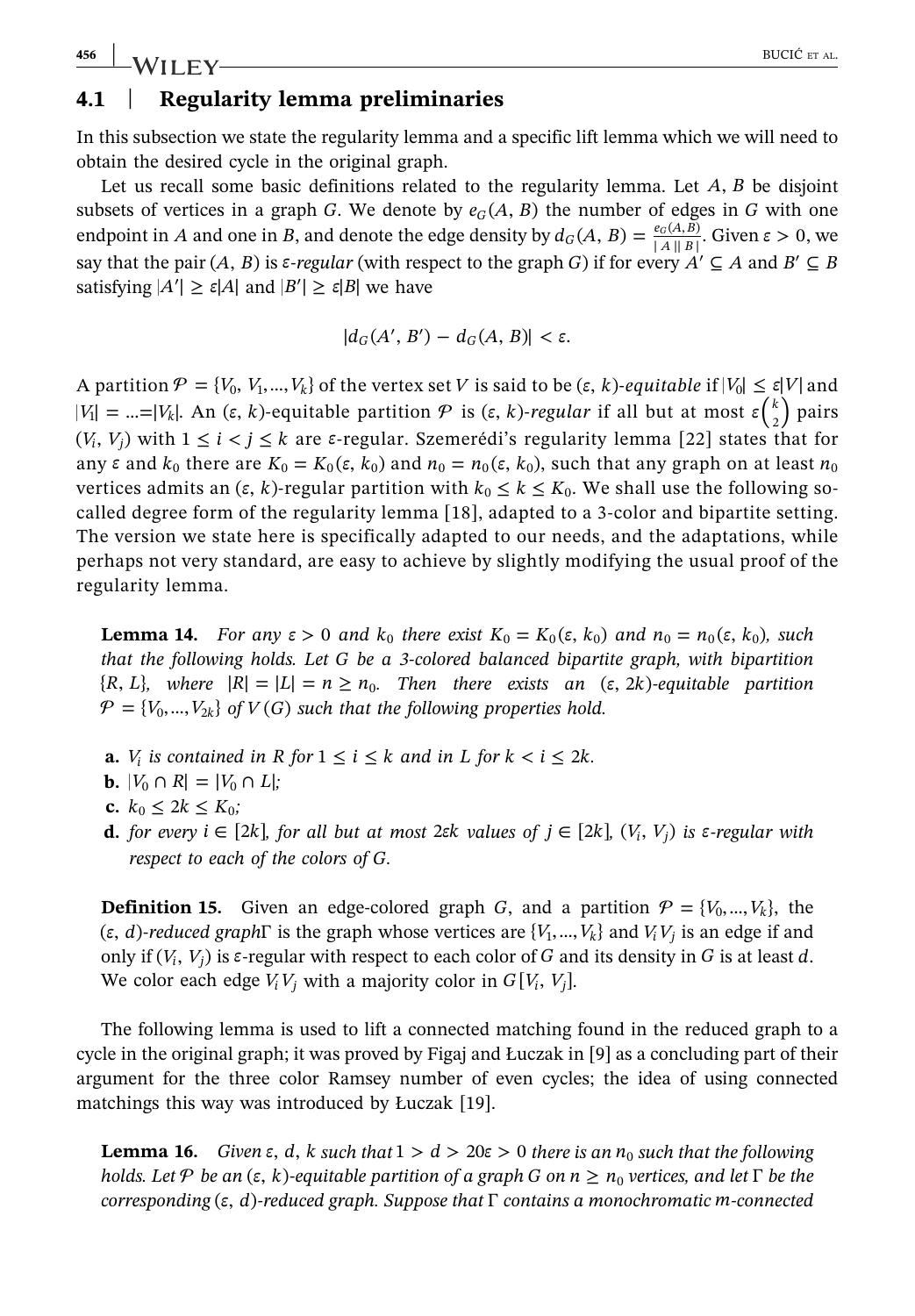matching. Then *G* contains an even cycle of the same color and of length  $\ell$  for every even  $\ell \leq 2(1 - 9\epsilon d^{-1}) m|V_1|$ .

#### 4.2 | Main result

It is now easy to complete the proof of Theorem 1.

*Proof of Theorem* 1. Let  $\mu > 0$ , let  $N = (3 + \mu)n$  and suppose that *n* is large. Our goal is to show that every 3-coloring of  $K_{N}$ <sub>N</sub> contains a monochromatic cycle of length 2*n*. Let *ε* > 0 be sufficiently small. Apply the regularity lemma (Lemma 14) to the graph *G* with parameter  $\varepsilon$  and let  $P$  be a partition that satisfies the conditions of the lemma. Consider the corresponding  $(ε, 1)$ -reduced graph Γ. Note that by (a) and (b) in Lemma 14, Γ is a balanced bipartite graph; denote the number of vertices in each side by *k* so that  $\mathcal{P} = \{V_0, ..., V_{2k}\}.$  Furthermore, every pair  $(V_i, V_j)$ , where  $V_i, V_j$  are parts of  $\mathcal{P}$  in opposite sides of the bipartition, has density 1 in the original graph. Hence, whenever such  $(V_i, V_i)$ is *ε*-regular with respect to each color,  $V_i V_i$  is an edge in Γ. It follows from (d) that Γ has minimum degree at least  $(1 - 2\varepsilon)k$ .

We would like now to apply Theorem 12 to find a large monochromatic connected matching in Γ. Let  $n' = \frac{k}{3+8^2\varepsilon} \ge k/4$  (the inequality holds because  $\varepsilon$  is sufficiently small). As every vertex in one side of  $\Gamma$  has at most  $2\varepsilon k \leq 8\varepsilon n'$  nonneighbours in the other side, Theorem 12 implies that  $\Gamma$  contains a monochromatic connected matching of size  $n'$ . By Lemma 16, *G* contains a monochromatic cycle of length  $\ell$  for any even  $\ell \leq 2(1 - 9\varepsilon)n'|V_1|$ . Note that

$$
2(1 - 9\varepsilon)n'|V_1| = 2(1 - 9\varepsilon) \cdot \frac{k}{3 + 8^7\varepsilon} \cdot |V_1|
$$
  
\n
$$
\geq 2(1 - 9\varepsilon)(1 - \varepsilon) \cdot \frac{N}{3 + 8^7\varepsilon}
$$
  
\n
$$
= 2(1 - 9\varepsilon)(1 - \varepsilon) \cdot \frac{3 + \mu}{3 + 8^7\varepsilon} \cdot n \geq 2n.
$$

Where the first inequality follows as  $k|V_1| = N - |V_0|/2 \geq (1 - \varepsilon)N$  and the last inequality holds for  $\varepsilon$  sufficiently small compared with  $\mu$ . Hence, there is a monochromatic cycle of length 2*n*, as required.



FIGURE 3 Class of examples for the symmetric case [Color figure can be viewed at wileyonlinelibrary.com]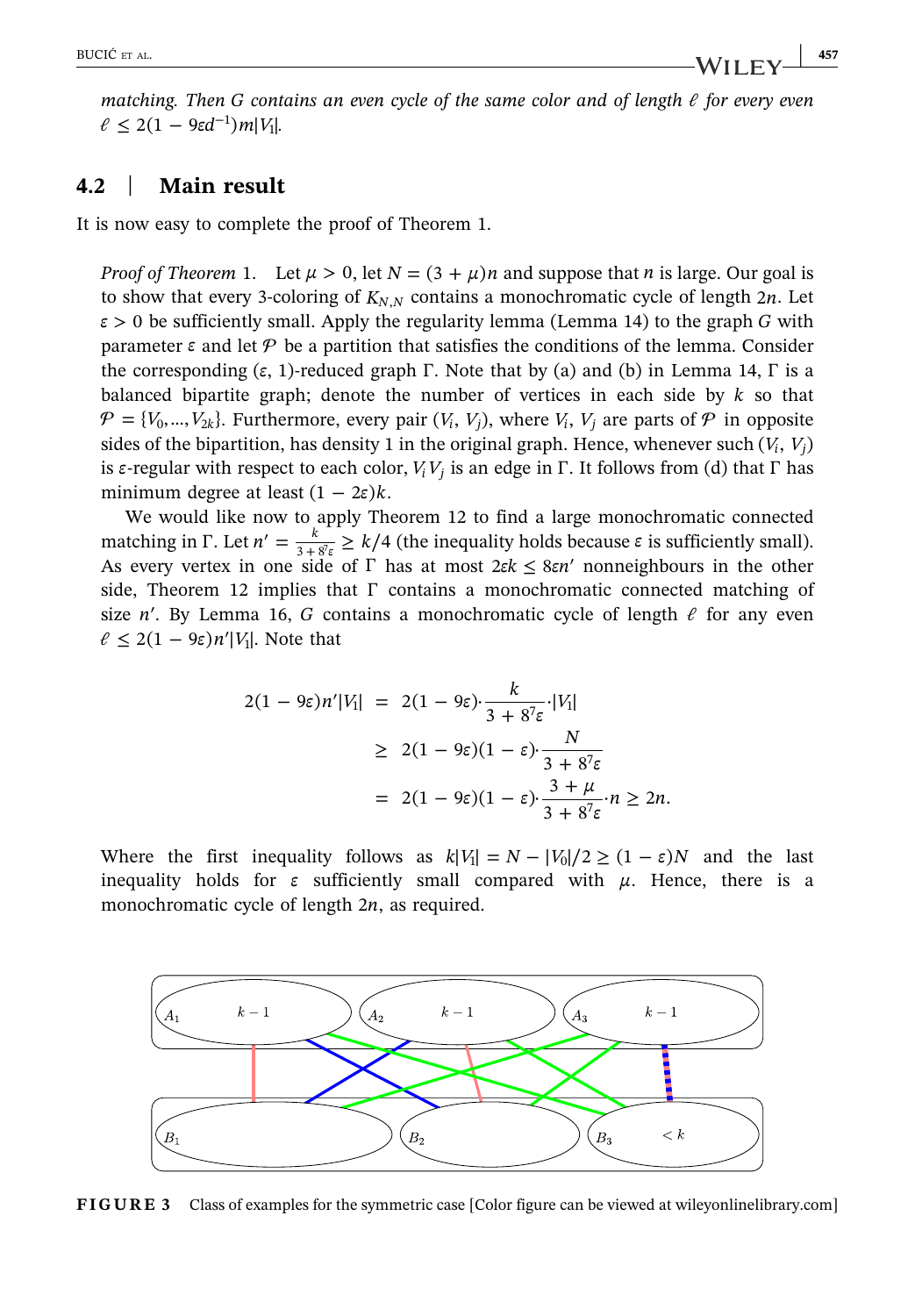#### **458 IMALLEY** BUCIC ET AL.

## 5 | CONCLUDING REMARKS AND OPEN PROBLEMS

In this paper we asymptotically determine the 3‐color bipartite Ramsey number of even cycles and consequently for paths. The most natural next question is to determine what happens for four colors or more, especially as these cases are not even known in the ordinary Ramsey setting and our methods do show some promise.

Another interesting direction is to try extending our result to hold exactly for large enough cycles or paths, similarly to [2,12,16], probably using stability. This raises the question of showing a stability version of our result. One issue with showing this is the following class of examples.

Given  $N = 3k - 3$ , split the vertices of  $L(K_{N,N})$  into sets  $A_1, A_2, A_3$  such that  $|A_i| = k - 1$ and split the vertices of  $R(K_{N,N})$  into sets  $B_1, B_2, B_3$  such that  $|B_3| \leq k - 1$ . Color all  $A_1 - B_1$  and  $A_2 - B_2$  edges red, color  $A_1 - B_2$  and  $A_2 - B_1$  edges blue and color  $A_3 - (B_1 \cup B_2)$  and  $B_3 - (A_1 \cup A_2)$  edges green, and, finally, assign red or blue colors to any edge between  $A_3$ ,  $B_3$ arbitrarily (see Figure 3). This example has no monochromatic *k*‐connected matching, so consequently no monochromatic cycle of length 2*k* or a path of length  $2k - 1$ . It demonstrates that there can be a major proportion of the graph with rather arbitrary assignment of colors.

Another natural direction concerns asymmetric 3‐color bipartite Ramsey numbers. Note that as Theorem 12 and the arguments in Section 4, based on regularity lemma, both easily extend to the asymmetric case, the main difficulty is in solving the corresponding asymmetric problem for connected matchings. Recall that  $r(k, l, m)$  is the minimum *n* such that in every 3-coloring of *Kn n*, there is a red *k*‐connected matching, a blue *l*‐connected matching or a green *m*‐connected matching. In Theorem 11, we determined the value of  $r(k, l, l)$  for every  $k$  and  $l$ . Interestingly, Corollary 10 shows that the extremal examples have very different behaviors, depending on the values of *k* and *l*. This suggests that the behavior of the  $r(k, l, m)$ , where *k*, *l*, *m* are allowed to differ, might be very interesting in its own right.

Finally we note that our methods above can be used to prove  $r_2^{\text{bip}}(C_{2n}, C_{2m}) = (1 + o(1))(n + m)$ , for all *n*, *m*, hence resolving, asymptotically, the conjecture of Zhang et al. [25]. It would be interesting to resolve it exactly.

#### ACKNOWLEDGMENTS

We would like to thank the referees for their helpful comments; in particular, we are thankful to the referee who suggested a way to simplify the proof of Theorem 12. Research supported by Dr. Max Rössler, the Walter Haefner Foundation and by the ETH Zurich Foundation. Research supported in part by SNSF grant 200021-175573.

#### ORCID

Benny Sudakov **b** <http://orcid.org/0000-0003-3307-9475>

#### REFERENCES

- [1] L. W. Beineke and A. J. Schwenk, On a bipartite form of the ramsey problem, congressus numerantium , Congressus Numerantium, No. XV, Utilitas Math., Winnipeg, Man. (1976), 17‐22.
- [2] F. S. Benevides and J. Skokan, The 3-colored Ramsey number of even cycles, J. Combin. Theory Ser. B 99 (2009), no. 4, 690–708.